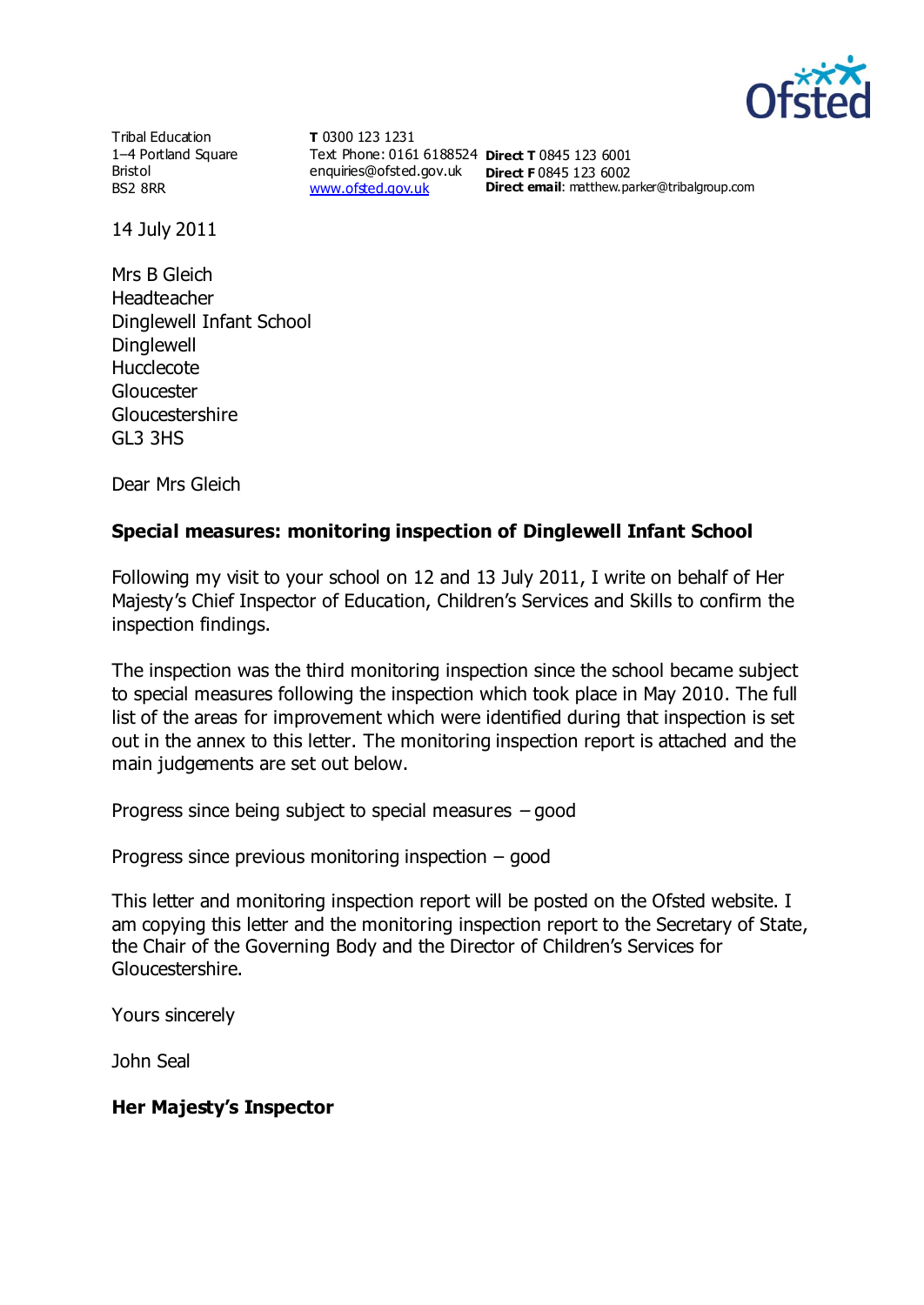

# **Annex**

## **The areas for improvement identified during the inspection which took place in May 2010.**

- Develop the effectiveness of leaders and managers at all levels in embedding and driving improvement by:
	- rigorously evaluating the effectiveness of provision, particularly teaching and the curriculum, in meeting pupils' needs, and taking swift action for improvement whenever necessary
	- developing the roles of all staff with key leadership and management responsibilities so that they are accountable for pupils' progress and improving provision in their areas
	- ensuring that the governing body has an accurate understanding of the strengths and weaknesses, and challenges senior leaders to promote improvement.
- Closely match teaching and the curriculum to pupils' learning needs in order to accelerate their progress and raise their achievement by:
	- ensuring that both teaching and the curriculum are based on an accurate assessment of pupils' current attainment and the next steps they need to take in developing their knowledge, understanding and skills
	- making sure that teaching is focused on giving all ability groups the right level of challenge or support for learning in all parts of lessons
	- deploying teaching assistants effectively to support learning
	- making better use of teaching time.
- Ensure that responsibilities for promoting community cohesion are fulfilled in order to develop pupils' understanding of cultural and ethnic diversity.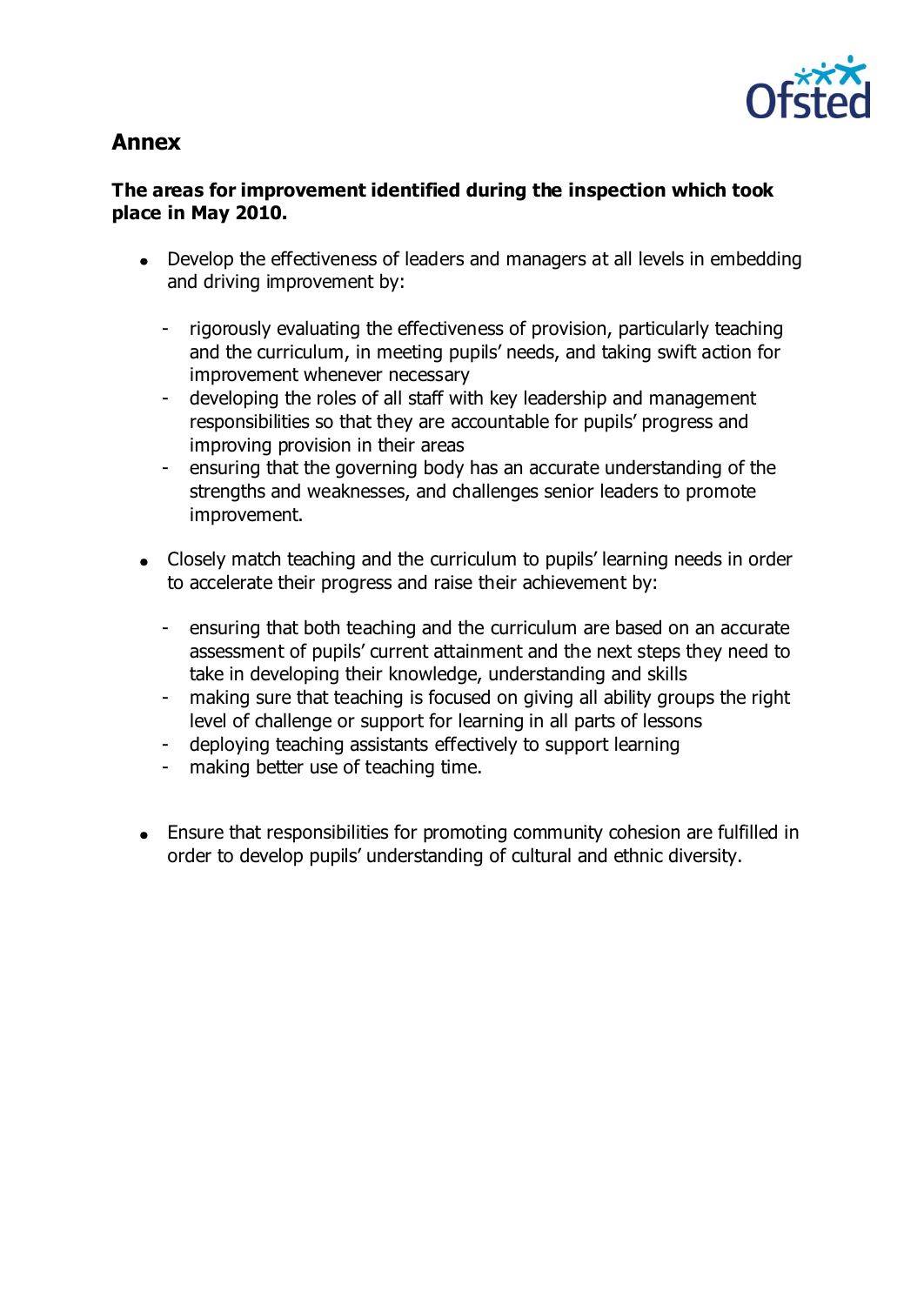

## **Special measures: monitoring of Dinglewell Infant School**

## **Report from the third monitoring inspection on 12 and 13 July 2011**

## **Evidence**

The school's work was observed by the inspector who also scrutinised documents and met with the headteacher, members of staff, pupils and representatives of the governing body and local authority.

## **Context**

Since the last monitoring visit in March 2011, a temporary teacher has been appointed to cover one of the Year 1 classes while the substantive teacher recovers from an injury. Two new governors have been appointed.

### **Pupils' achievement and the extent to which they enjoy their learning**

Work seen in lessons and in pupils' books during the inspection demonstrates that most pupils' progress continues to be better than would be expected nationally. Pupils' attainment is above average for reading, writing and mathematics. The school's analysis of information regarding pupils' progress and attainment accurately matches this view. Pupils' are eager to learn and many are able to talk proudly about their work. Children in the reception classes make good progress. Their knowledge, skills and understanding are above levels typically expected for children of a similar age. Pupils who are identified as having special educational needs and/or disabilities make good progress.

### **Other relevant pupil outcomes**

Pupils' attendance is high and they behave well at all times. Pupils' well-developed collaborative skills and above average attainment in literacy and numeracy promote effective development of their future economic well-being.

### **The effectiveness of provision**

Most lessons are good and a steadily increasing proportion of these are outstanding. As a result, the targets set for improving the quality of teaching in the Raising Attainment Plan have been exceeded. Consistent features in most classes are:

- $\blacksquare$  clear learning objectives which are known to all pupils
- **P** practical and interesting activities which meet the learning needs of most of the pupils
- a high level of pupil enthusiasm and engagement with their learning
- $\blacksquare$  that teaching assistants are well deployed and provide clear support and guidance for pupils requiring additional support; some good examples of their questioning and modelling of writing skills were seen during the inspection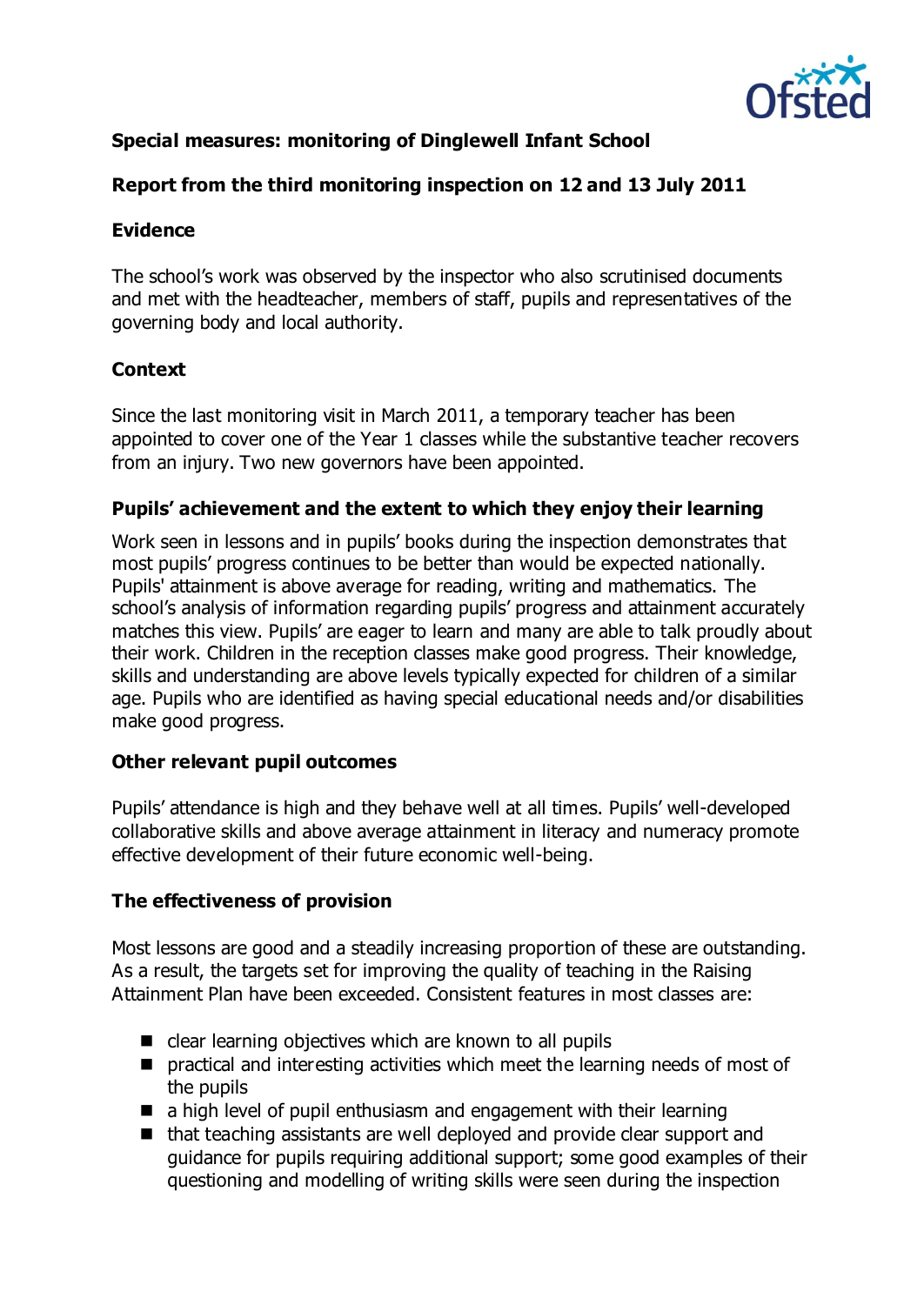

- $\blacksquare$  teachers referring to targets for improvement, providing pupils with opportunities to self-assess and think about how to improve their work; this is still more effective in writing lessons than other written work, for example science, where the highlighted assessments by pupils and staff are not always apparent
- an increasing number of examples of pupils using their targets to help them learn more in mathematics although this is not as fully developed as the approach in writing lessons.

The school has identified some differences in the practice of a small number of teachers. In these lessons, learning activities are over-directed by the teacher. Consequently, because pupils are not able to work independently, they make slower progress than they are capable of.

The curriculum continues to develop well. No overlaps or gaps in provision are evident because of the systematic overview of all subjects and skills taught across the school. Medium- and short-term plans are effectively adapted to meet the needs of pupils. Subject leaders and senior managers regularly evaluate the provision and how it contributes to pupils' learning.

Progress since the last monitoring inspection on the areas for improvement.

■ Closely match teaching and the curriculum to pupils' learning needs in order to accelerate their progress and raise their achievement **–** good

### **The effectiveness of leadership and management**

The headteacher and her team of senior and middle leaders generally monitor and evaluate pupils' progress and the quality of teaching and learning proficiently. Consequently, prompt and effective action is now taken to support pupils at risk of underachieving. The leadership team's confidence and skills in carrying out their roles and responsibilities have evolved and improved since the previous inspection. However, tasks are duplicated by different members of the team and not always delegated appropriately.

The governing body has a clear view of the school's strengths and areas for improvement. Governors challenge the school, holding it to account effectively. In partnership with the headteacher, their ambitions for the school's continued improvement are leading to an emerging longer term view of its further development. Safeguarding systems continue to be robust and records of child protection checks on all those who work in the school are securely in place.

Community cohesion has continued to develop well. Audits, plans and activities have led to the school establishing links with a school in Africa. Locally, the school is engaged in activities which support the children's involvement with organisations